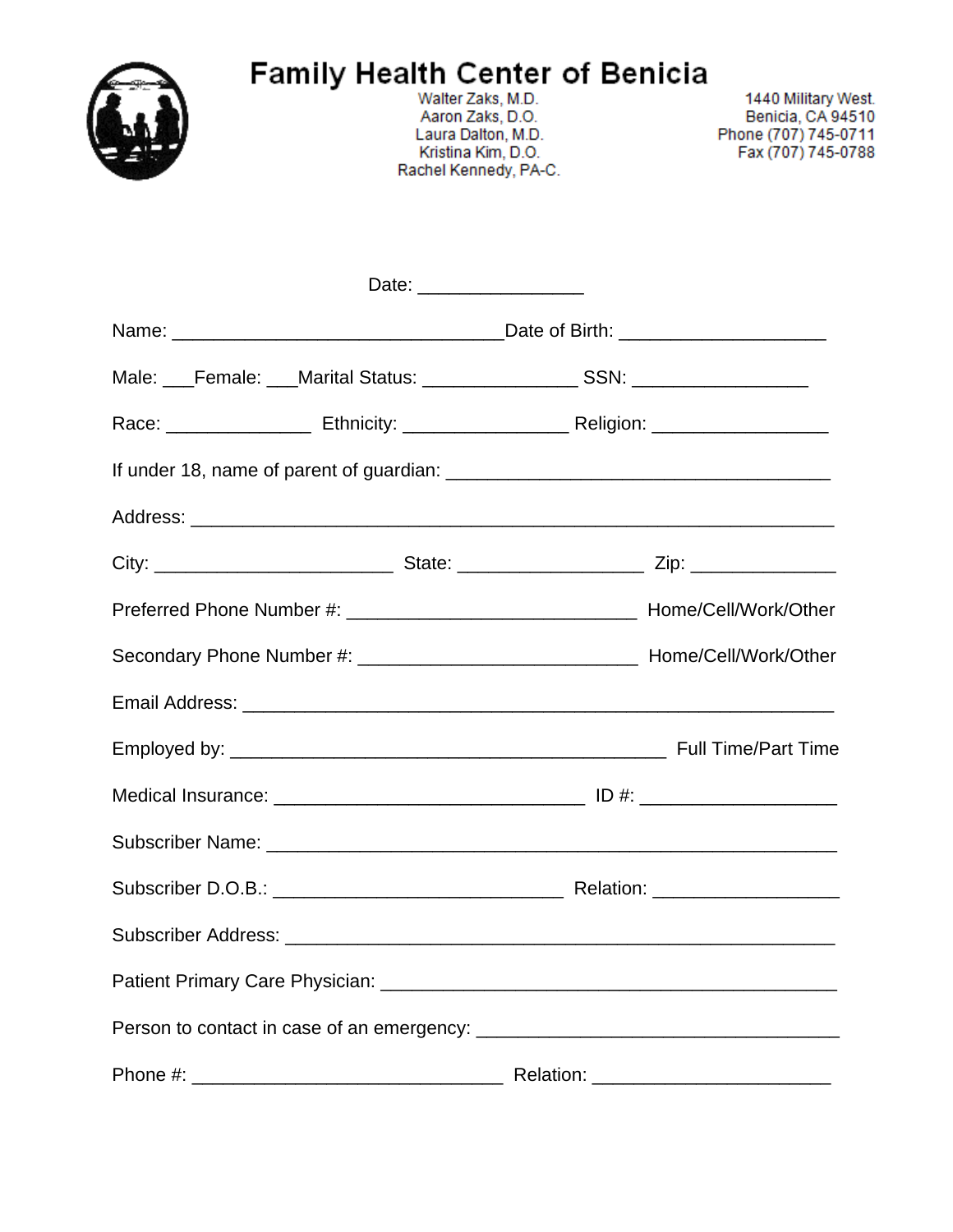

Walter Zaks, M.D. Aaron Zaks, D.O. Laura Dalton, M.D. Kristina Kim, D.O. Rachel Kennedy, PA-C.

1440 Military West. Benicia, CA 94510 Phone (707) 745-0711 Fax (707) 745-0788

| <b>Consent</b>                                                                                                                                                                                                                                                                                                                                                                                                                                                                                                                                         |  |
|--------------------------------------------------------------------------------------------------------------------------------------------------------------------------------------------------------------------------------------------------------------------------------------------------------------------------------------------------------------------------------------------------------------------------------------------------------------------------------------------------------------------------------------------------------|--|
| I authorize the providers of Family Health Center of Benicia to retain all of my medical<br>records/information in an electronic format. These records will be maintained in a secured, confidential<br>manner and shall be in compliance with HIPAA Regulations for patient confidentiality. These records shall<br>not be released without consent of the patient or legal guardian. This authorization remains in effect until<br>revoked in writing. I understand that I have access to a copy of the Notice of Privacy Practices upon<br>request. |  |
|                                                                                                                                                                                                                                                                                                                                                                                                                                                                                                                                                        |  |
| <b>Insurance Authorization and Assignment</b>                                                                                                                                                                                                                                                                                                                                                                                                                                                                                                          |  |
| I hereby authorize Family Health Center of Benicia to furnish information to the insurance carrier(s)<br>regarding my treatments. This authorization remains in effect until revoked in writing.                                                                                                                                                                                                                                                                                                                                                       |  |

Signature: \_\_\_\_\_\_\_\_\_\_\_\_\_\_\_\_\_\_\_\_\_\_\_\_\_\_\_\_\_\_\_\_\_\_\_\_\_\_\_\_\_ Date: \_\_\_\_\_\_\_\_\_\_\_\_\_\_\_\_\_\_\_\_\_\_\_\_\_\_\_\_

### **Payment Obligations**

I hereby assign, **Family Health Center of Benicia** all payments for medical services rendered to myself or my dependents until revoked in writing. I understand that I am responsible for any amount not covered by my insurance at the time of service to include co-pays, deductibles and non-covered services. I also understand that if I do not fulfill my payment obligations to **Family Health Center of Benicia**, my account will be subject to a full collections process. Any expenses related to the cost of collections and/or legal proceedings will be my responsibility.

Signature: \_\_\_\_\_\_\_\_\_\_\_\_\_\_\_\_\_\_\_\_\_\_\_\_\_\_\_\_\_\_\_\_\_\_\_\_\_\_\_\_\_ Date: \_\_\_\_\_\_\_\_\_\_\_\_\_\_\_\_\_\_\_\_\_\_\_\_\_\_\_\_

### **Medicare Patients Only**

All Medicare patients must sign a lifetime beneficiary claim authorization. I request that payment of authorized Medicare benefits be made on my behalf to **Family Health Center of Benicia** for any service furnished services furnished by my doctor. I understand my signature requests that payment be made and authorizes release of the medical information necessary to pay the claim. If other health insurance is indicated in item 9 of the electronically submitted claims, physicians or supplier agrees to accept the charge determination of the Medicare carrier as the full charge and the patient is responsible only for the deductible, co-insurance and non-covered services. Co-insurance and deductibles are based upon the charge determination of the Medicare carrier.

Signature: \_\_\_\_\_\_\_\_\_\_\_\_\_\_\_\_\_\_\_\_\_\_\_\_\_\_\_\_\_\_\_\_\_\_\_\_\_\_\_\_\_ Date: \_\_\_\_\_\_\_\_\_\_\_\_\_\_\_\_\_\_\_\_\_\_\_\_\_\_\_\_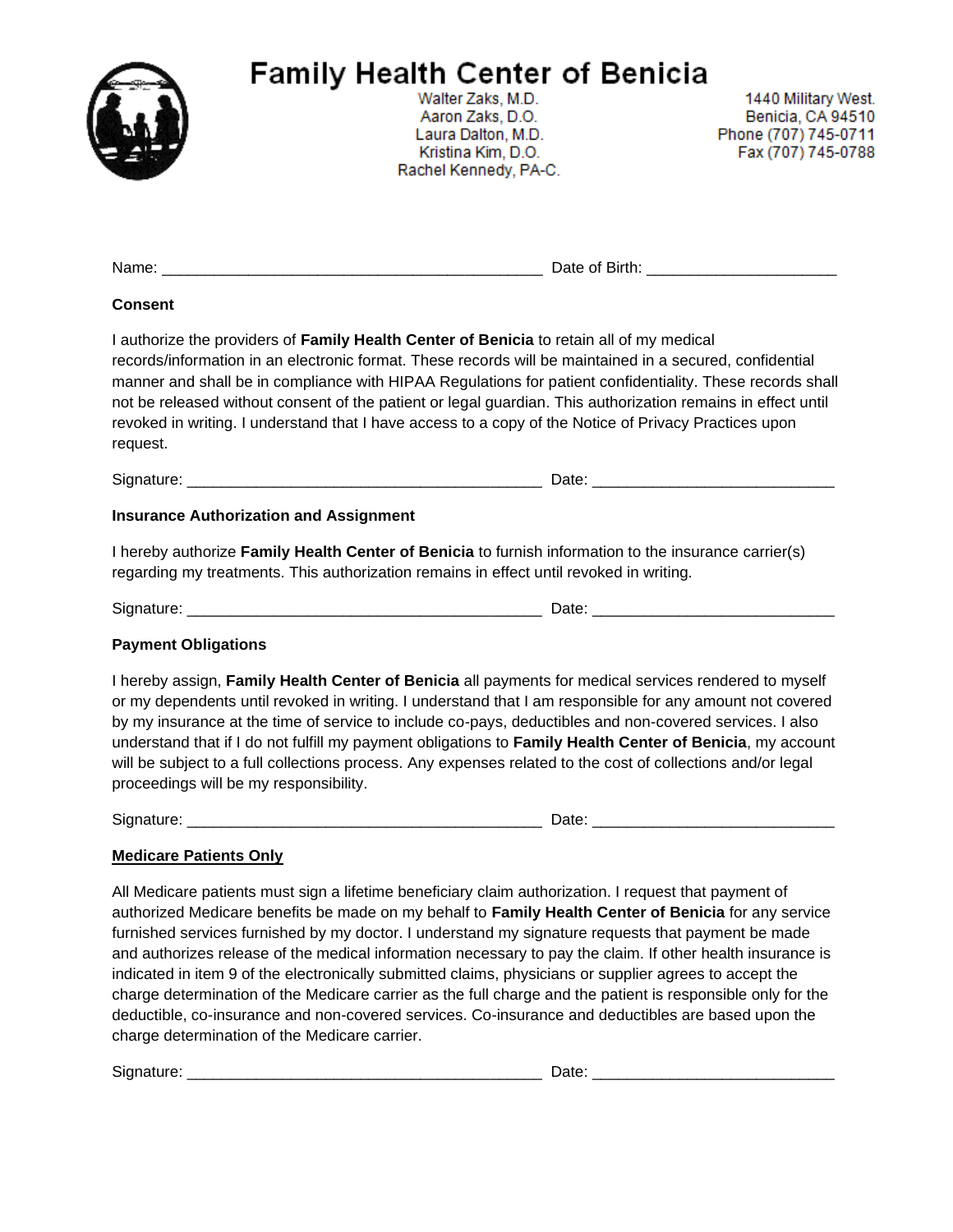

Walter Zaks, M.D. Aaron Zaks, D.O. Laura Dalton, M.D. Kristina Kim, D.O. Rachel Kennedy, PA-C.

1440 Military West. Benicia, CA 94510 Phone (707) 745-0711 Fax (707) 745-0788

| Name: | Date of Birth: |
|-------|----------------|
|       |                |

Dear Patient,

In an attempt to give better and more coordinated health care, we have been mandated to switch to a computer system that is compliant with numerous new laws. Eventually, this will lead to a better, integrated health care system. However, in the short term there are some problems, such as our old computer program not communicating with our new system and the need to manually input tab results from Quest.

You can make your visit more efficient if you can fill out some of the data. Please fill out the parts you feel comfortable with and return this to the front desk.

| <b>Allergies</b>         | Yes.<br>No. | COPD.               | Yes.<br>No.      | Lung Cancer           | Yes.<br>No. |
|--------------------------|-------------|---------------------|------------------|-----------------------|-------------|
| Anemia                   | Yesi<br>No. | Demential           | Yes<br>No.       | Migraines             | Yes<br>No   |
| Anxiety                  | Yes<br>No.  | Depression          | Yes<br>No.       | Myocardial Infarction | Yes.<br>No  |
| Arthritis                | Yes<br>No.  | Diabetes Mellitus   | Yes<br>No        | Nerve/Muscle Disease  | Yes:<br>No. |
| Asthma                   | Yes<br>No.  | Eve Disease         | Yes<br>No.       | Osteoporosis          | Yes<br>No.  |
| Autoimmune Disease       | Yes<br>No.  | <b>GERD</b>         | Yes<br>No        | Prostate Cancer       | Yes<br>No.  |
| <b>Bipolar Disorder</b>  | Yes<br>No.  | Glaucoma            | Yes<br>No.       | <b>Seizures</b>       | Yes<br>No.  |
| <b>Breast Cancer</b>     | Yes<br>No.  | Gout                | Yes<br>No        | <b>Skin Cancer</b>    | Yes<br>No.  |
| Cancer                   | Yes<br>- No | <b>Heart Murmur</b> | Yes<br><b>No</b> | Sleep Apnea           | Yes<br>No.  |
| Cardiovascular Other     | Yes<br>No.  | Hyperlipidemia      | Yes<br>No.       | <b>Stroke</b>         | Yes:<br>No. |
| <b>Celiac Disease</b>    | Yes<br>- No | Hypertension        | Yes<br>No.       | Substance Abuse       | Yes<br>No.  |
| <b>CHF</b>               | Yes<br>No.  | Kidney Disease      | Yes<br>No        | Thyroid Disease       | Yes<br>No   |
| <b>Clotting Disorder</b> | Yes<br>No   | Kidney Stones       | Yes<br>No.       | Tremors               | Yes<br>No.  |
| <b>Colon Cancer</b>      | Yes No      | Leukemia.           | Yes No           | Ulcers                | Yes<br>No   |

If you marked yes on any of the above, please explain in detail and give approximate dates:

\_\_\_\_\_\_\_\_\_\_\_\_\_\_\_\_\_\_\_\_\_\_\_\_\_\_\_\_\_\_\_\_\_\_\_\_\_\_\_\_\_\_\_\_\_\_\_\_\_\_\_\_\_\_\_\_\_\_\_\_\_\_\_\_\_\_\_\_\_\_ \_\_\_\_\_\_\_\_\_\_\_\_\_\_\_\_\_\_\_\_\_\_\_\_\_\_\_\_\_\_\_\_\_\_\_\_\_\_\_\_\_\_\_\_\_\_\_\_\_\_\_\_\_\_\_\_\_\_\_\_\_\_\_\_\_\_\_\_\_\_ \_\_\_\_\_\_\_\_\_\_\_\_\_\_\_\_\_\_\_\_\_\_\_\_\_\_\_\_\_\_\_\_\_\_\_\_\_\_\_\_\_\_\_\_\_\_\_\_\_\_\_\_\_\_\_\_\_\_\_\_\_\_\_\_\_\_\_\_\_\_ \_\_\_\_\_\_\_\_\_\_\_\_\_\_\_\_\_\_\_\_\_\_\_\_\_\_\_\_\_\_\_\_\_\_\_\_\_\_\_\_\_\_\_\_\_\_\_\_\_\_\_\_\_\_\_\_\_\_\_\_\_\_\_\_\_\_\_\_\_\_

### **Medical History**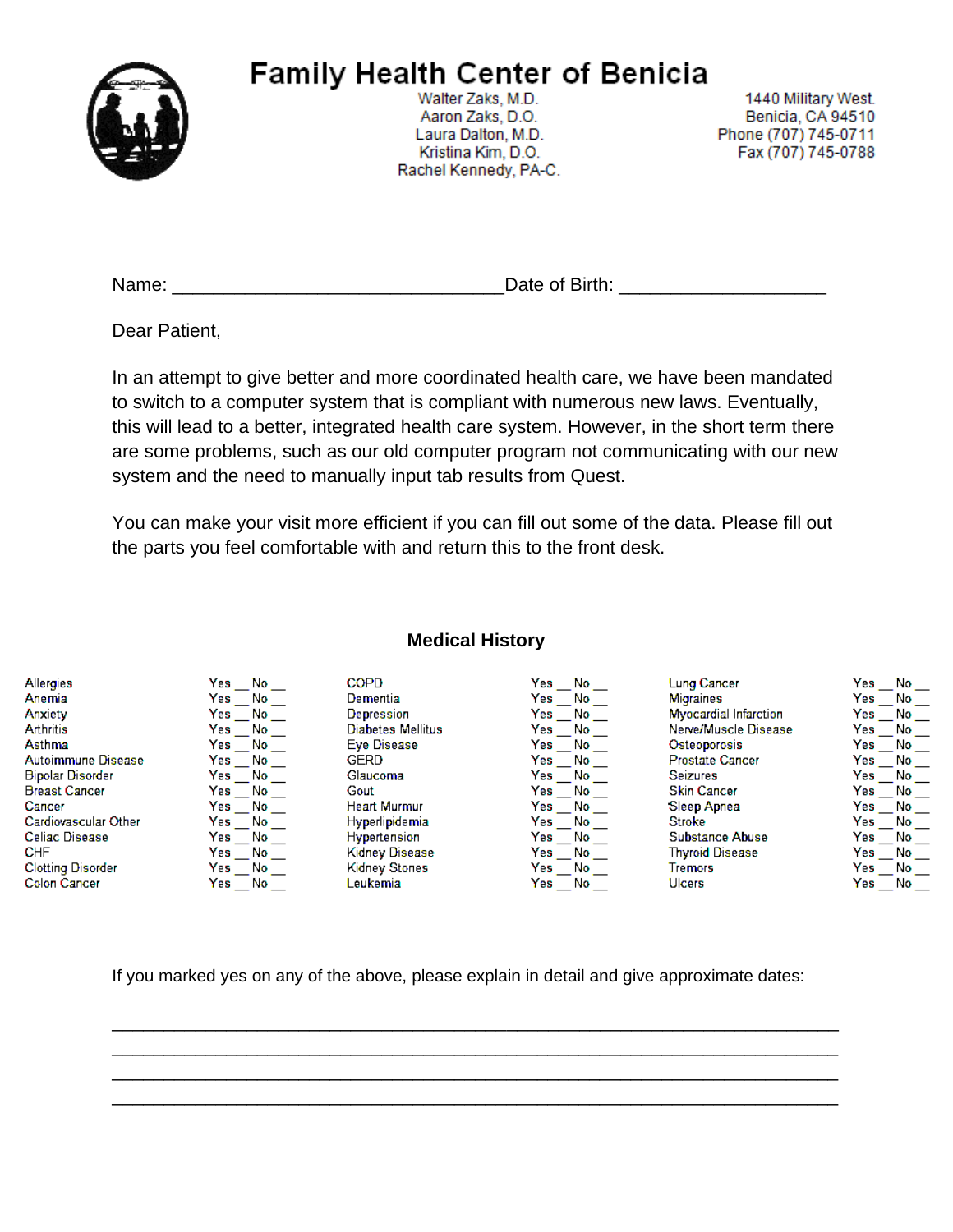

Walter Zaks, M.D. Aaron Zaks, D.O. Laura Dalton, M.D. Kristina Kim, D.O. Rachel Kennedy, PA-C.

1440 Military West. Benicia, CA 94510 Phone (707) 745-0711 Fax (707) 745-0788

### **Surgical History**

| Appendectomy          | Yes<br>No        | Dental Surgery          | Yes<br>No | Ovary Removal                  | Yes<br>No |
|-----------------------|------------------|-------------------------|-----------|--------------------------------|-----------|
| <b>Brain Surgery</b>  | Yes<br>No        | Ear Tubes               | Yes<br>No | <b>Small Intestine Surgery</b> | Yes<br>No |
| <b>Breast Surgery</b> | Yes<br>No        | Eye Surgery             | Yes<br>No | Spine Surgery                  | Yes<br>No |
| CABG                  | Yes<br>No        | <b>Foot Surgery</b>     | Yes<br>No | <b>Thyroid Surgery</b>         | Yes<br>No |
| Cholecystectom y      | No<br>Yes        | <b>Fracture Surgery</b> | Yes<br>No | Tonsillectomy                  | Yes<br>No |
| Colon Surgery         | Yes<br>No        | Hernia Repair           | Yes<br>No | <b>Tubal Ligation</b>          | Yes<br>No |
| Cosmetic Surgery      | Yes<br>No        | Hysterectomy            | Yes<br>No | <b>Valve Replacement</b>       | Yes<br>No |
| <b>C-Section</b>      | <b>No</b><br>Yes | Joint Replacement       | Yes<br>No | Vein Surgery                   | Yes<br>No |
|                       |                  |                         |           |                                |           |

If you marked yes on any of the above, please explain in detail and give appropriate dates:

**Family History** 

|                |                |               | <b>Lyo Known Pro.</b> | Architectura A | Antiety Toepe | ASIMMA | Clating disader<br>Breadst Carcer<br>Color Carca |  | Croting disease | Slaucoma<br>Citabetes | Hygelindema<br>Heat disease |  | Hidrey disease<br>Hyperansion | MacJura Jegen<br>learning disable<br>Lung cancer |  | Mental relations<br>Muzines | Ovanan Cancar<br>Osteoptorsis |  | Prostale carcer | Stin cancal<br>Stroke | Thyroid disgase |
|----------------|----------------|---------------|-----------------------|----------------|---------------|--------|--------------------------------------------------|--|-----------------|-----------------------|-----------------------------|--|-------------------------------|--------------------------------------------------|--|-----------------------------|-------------------------------|--|-----------------|-----------------------|-----------------|
| Relationship   | Name           | <b>Status</b> |                       |                |               |        |                                                  |  |                 |                       |                             |  |                               |                                                  |  |                             |                               |  |                 |                       |                 |
| Mother         | Ξ              |               |                       |                |               |        |                                                  |  |                 |                       |                             |  |                               |                                                  |  |                             |                               |  |                 |                       |                 |
| Father         | Ξ              |               |                       |                |               |        |                                                  |  |                 |                       |                             |  |                               |                                                  |  |                             |                               |  |                 |                       |                 |
| Sister         | Ξ              |               |                       |                |               |        |                                                  |  |                 |                       |                             |  |                               |                                                  |  |                             |                               |  |                 |                       |                 |
| <b>Brother</b> | Ξ              |               |                       |                |               |        |                                                  |  |                 |                       |                             |  |                               |                                                  |  |                             |                               |  |                 |                       |                 |
| Daughter       | Ξ              |               |                       |                |               |        |                                                  |  |                 |                       |                             |  |                               |                                                  |  |                             |                               |  |                 |                       |                 |
| Son            | $\blacksquare$ |               |                       |                |               |        |                                                  |  |                 |                       |                             |  |                               |                                                  |  |                             |                               |  |                 |                       |                 |
| Mat Aunt       | Ξ              |               |                       |                |               |        |                                                  |  |                 |                       |                             |  |                               |                                                  |  |                             |                               |  |                 |                       |                 |
| Mat Uncle      | Ξ              |               |                       |                |               |        |                                                  |  |                 |                       |                             |  |                               |                                                  |  |                             |                               |  |                 |                       |                 |
| Pat Aunt       | Ε              |               |                       |                |               |        |                                                  |  |                 |                       |                             |  |                               |                                                  |  |                             |                               |  |                 |                       |                 |
| Pat Uncle      | Ξ              |               |                       |                |               |        |                                                  |  |                 |                       |                             |  |                               |                                                  |  |                             |                               |  |                 |                       |                 |
| <b>MGM</b>     | Ξ              |               |                       |                |               |        |                                                  |  |                 |                       |                             |  |                               |                                                  |  |                             |                               |  |                 |                       |                 |
| <b>MGF</b>     | Ξ              |               |                       |                |               |        |                                                  |  |                 |                       |                             |  |                               |                                                  |  |                             |                               |  |                 |                       |                 |
| PGM            | Ξ              |               |                       |                |               |        |                                                  |  |                 |                       |                             |  |                               |                                                  |  |                             |                               |  |                 |                       |                 |
| PGF            | $\blacksquare$ |               |                       |                |               |        |                                                  |  |                 |                       |                             |  |                               |                                                  |  |                             |                               |  |                 |                       |                 |
|                | Neg Hx         |               |                       |                |               |        |                                                  |  |                 |                       |                             |  |                               |                                                  |  |                             |                               |  |                 |                       |                 |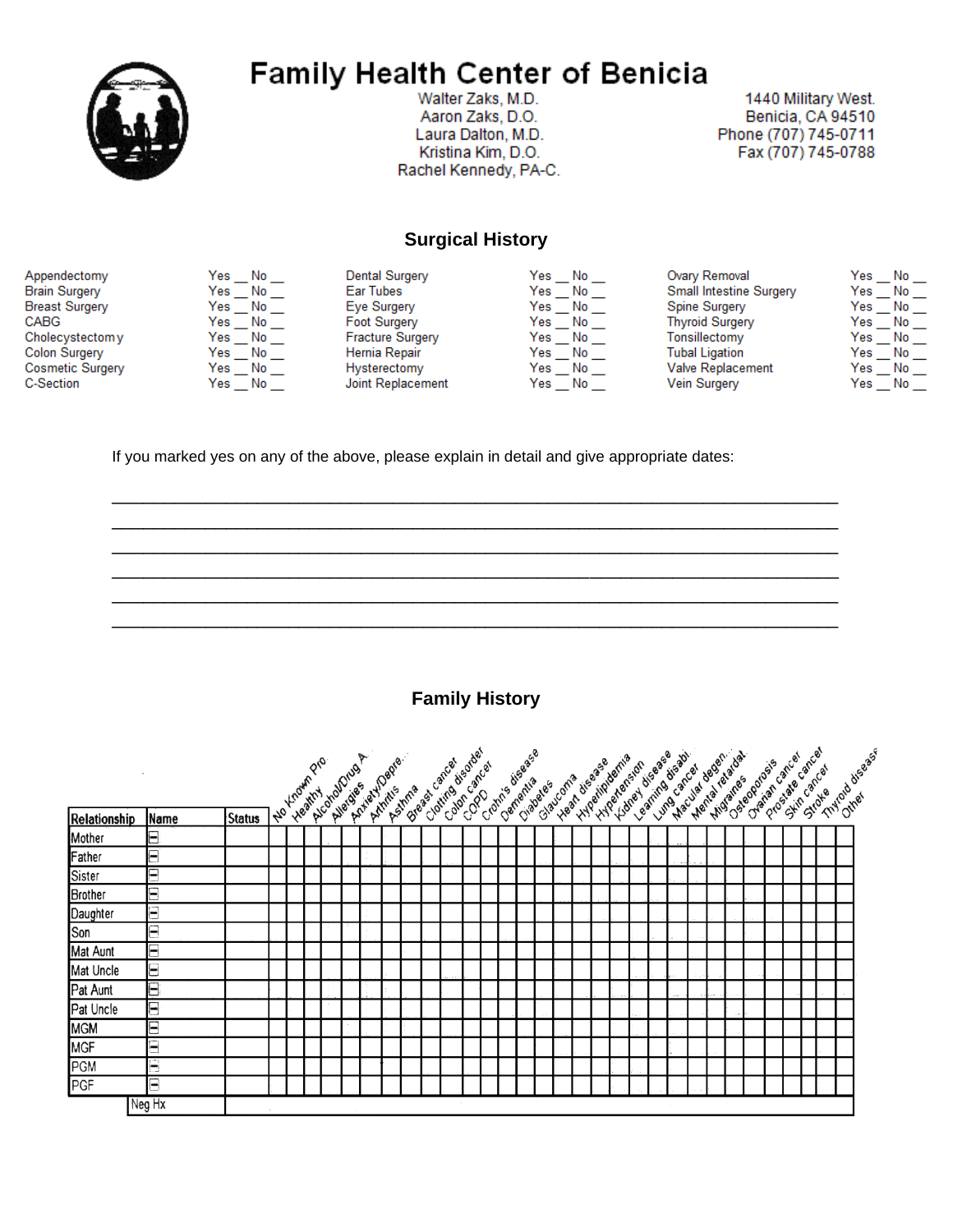

Walter Zaks, M.D. Aaron Zaks, D.O. Laura Dalton, M.D. Kristina Kim, D.O. Rachel Kennedy, PA-C.

1440 Military West. Benicia, CA 94510 Phone (707) 745-0711 Fax (707) 745-0788

#### **Social History**

| <b>Alcohol Use</b><br><b>Comment Alcohol/Week</b> | Yes No                                             | <b>Tobacco Use</b><br>Quit Date                                      | Yes No                                                                            |
|---------------------------------------------------|----------------------------------------------------|----------------------------------------------------------------------|-----------------------------------------------------------------------------------|
| Drinks/Week                                       | Glasses of Wine<br>Cans of Beer<br>Shots of Liquor | Packs/day:<br>Years:                                                 | 0.25   0.5   1   1.5   2   3   0.00<br>5   10   15   20   25   30   35   40   0.0 |
|                                                   | _ Drinks containing 0.5 oz of<br>alcohol           | <b>Smokeless Tobacco</b><br>Ready to Quit<br><b>Counseling Given</b> | Quit Date<br>Yes No<br>Yes No                                                     |
|                                                   |                                                    |                                                                      |                                                                                   |

#### **Preventative Care**

Please list approximate dates for each of the following:

Colonoscopy Date: \_\_\_\_\_\_\_\_\_\_\_\_\_\_\_\_\_\_\_\_\_\_\_\_\_\_\_

Routine Eye Exam and the contract of the Date: \_\_\_\_\_\_\_\_\_\_\_\_\_\_\_\_\_\_\_\_\_\_\_\_\_\_\_\_\_\_\_\_\_\_

**Immunization**

Please list any immunizations received in the past at other facilities with approximate date:

(For example: shingles vaccines, travel vaccines, tetanus)

|                                      | <b>Women's Health</b>                                          |
|--------------------------------------|----------------------------------------------------------------|
| Last Mammogram                       |                                                                |
| Last PAP                             |                                                                |
| Menopause                            |                                                                |
|                                      | <b>Pregnancy History</b>                                       |
| Contraception: _____________________ |                                                                |
| # of Pregnancies: _______            | _____ Full Term/_____ Pre Term _____ Ectopic _____ Multi Birth |
|                                      | Abortions: _________________________                           |
| Miscarriages: ____________________   | # of Living Children: _____________                            |